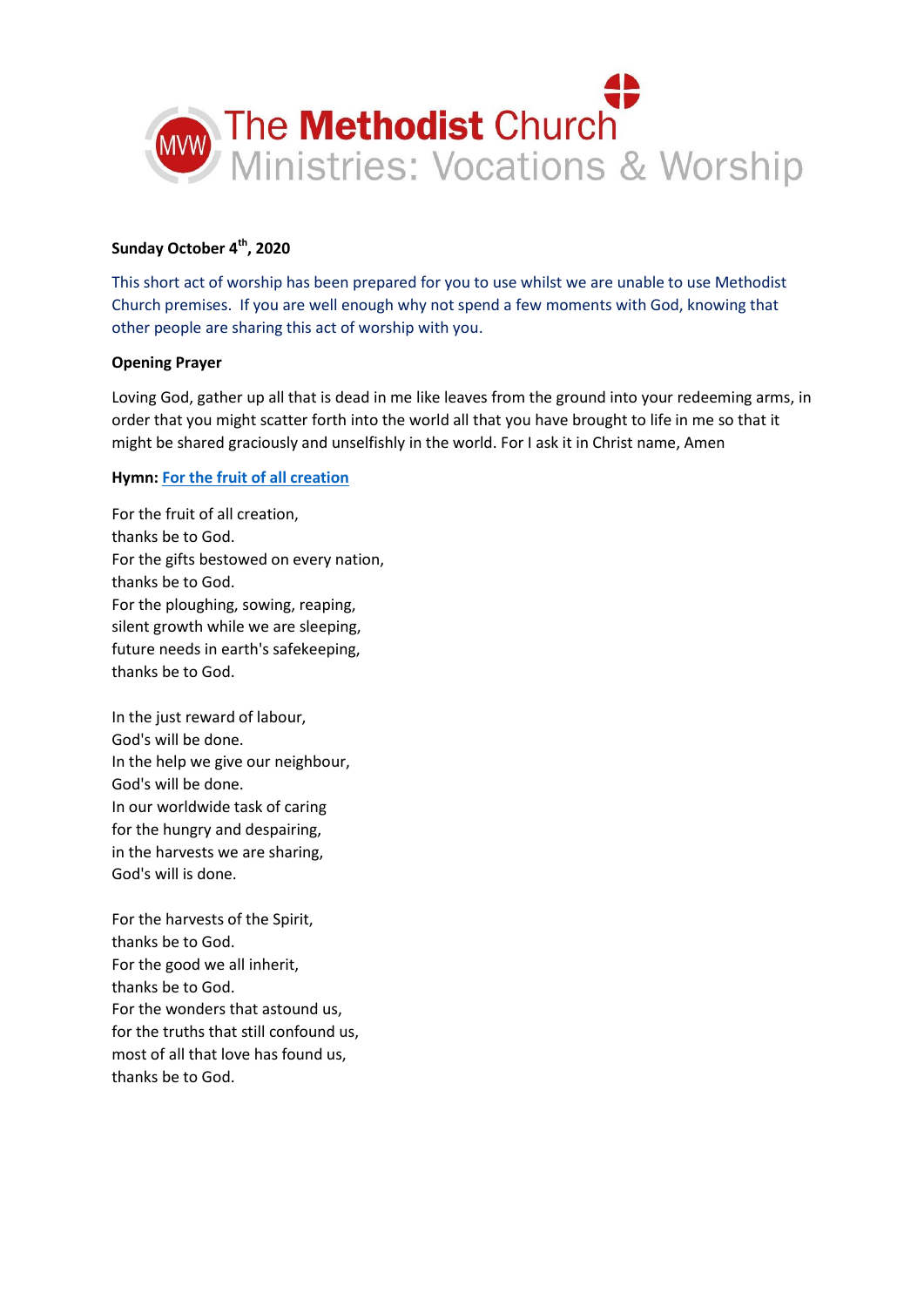### **Let us pray together**

Gracious God, be with me now as I think about how a seed must die in order to bring forth new life. Help me to trust in your life-giving processes even when they are painful, to let go of all that needs to be released, and to take up all that you would have me take up in faith and love. For I ask it in Christ's name, Amen

**Today's Gospel Reading:** [John 12:24-26](https://www.biblegateway.com/passage/?search=John+12%3A24-26&version=NIV)

### **Time to Reflect**

# **"***For human beings, Autumn is a time of harvest, of gathering together. For nature, it is a time of sowing, of scattering abroad.* **" ~Edwin Teale**

Autumn, that season between Summer and Winter which North Americans, like myself, refer to as "the Fall," is here. Perhaps more than any other, this season is filled with poignant contradictions. On the one hand, it is full of death and sadness. On the other, it is replete with beauty and life. On the one hand, it is a time of dead leaves. On the other, it is a time when, as Edwin Teale observed, nature sows and scatters something new abroad.

I am not certain why North Americans usually speak of Fall rather than Autumn but my guess is that it has something to do with the leaves "falling" from the trees. It is a mysterious and beautiful process. Green leaves turn to gold, orange, and sometimes even to red before they "fall" to the earth.

There is, of course, a similar cycle for human beings. I am thinking here not only of our physical death. It involves more than that. For human beings the realities of Fall occur many times during life's journey. Things may be going along fine and then one day something happens that causes us to lose connection with our roots. A relationship comes to an end, a loved one dies, a move is forced upon us, the world changes, and suddenly we don't know who we are. The lifeline between us and those things which had, until that point, sustained and stabilized is severed, causing us to experience a "fall." The effect can be, painful and disorientating.

The good news though is that we never fall forever. Eventually, we always hit the ground of God's love. One of the great Christian thinkers of the twentieth century, Paul Tillich, thought of God as, *the ground of our being*. God, said Tillich, is that ground which undergirds and underpins the life of every being, from which all things spring, and to which all things keep returning. A relationship may end, a loved one may die, the world may change but even the worst of it can only ever serve to ground us in that greater source of life from which we sprang in the first place.

Finally, when we do come to our life's end, we believe that even then new life will be in the making. At that time, on that ground, and in that love we will take up our place amidst the rich glorious colours of what you call Autumn and I call Fall; and then God, Himself, may sow and scatter something new abroad.

#### *Take a time to sit quietly*